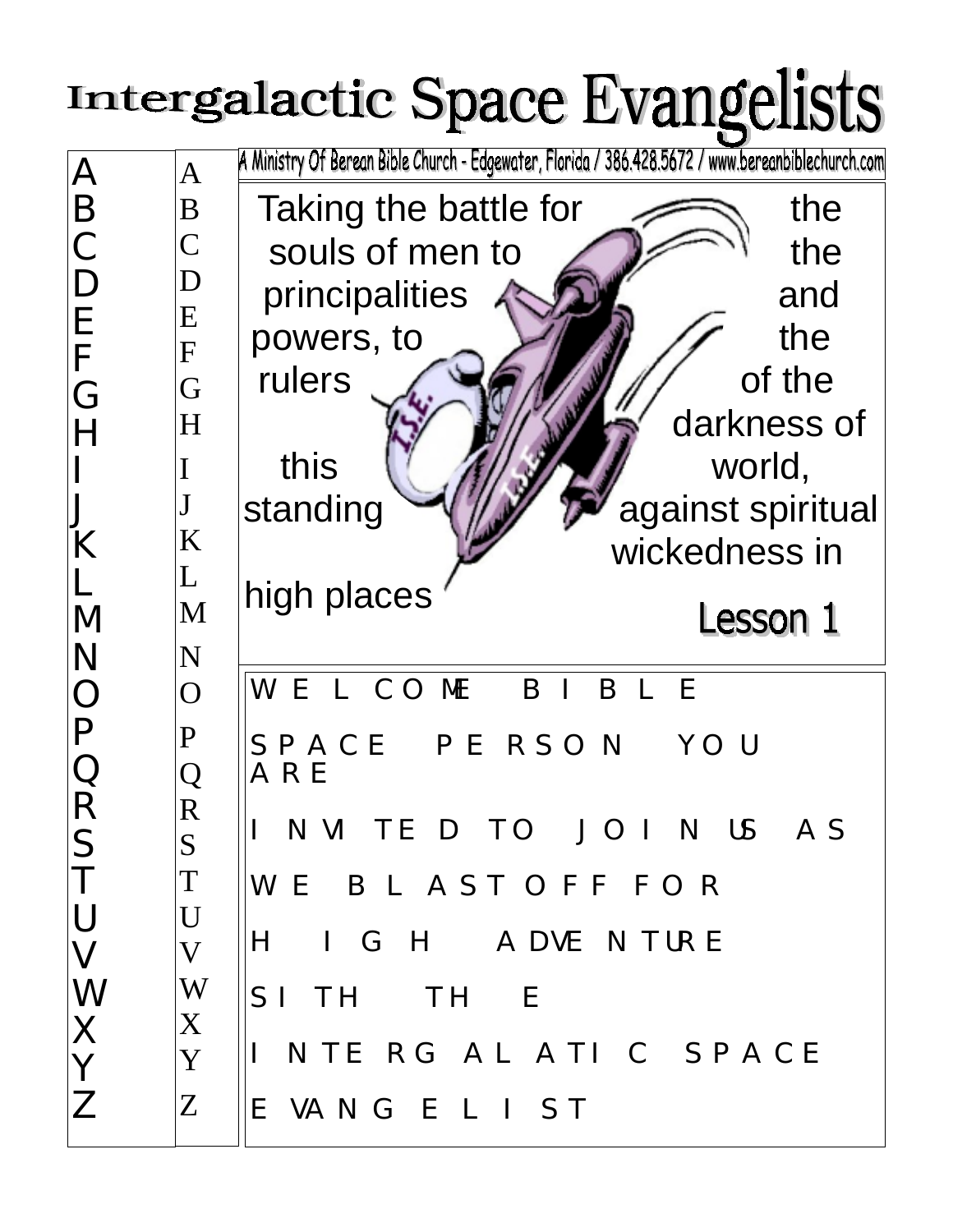## The Intergalactic Space Evangelist Part 1 Blind Man's Bluff

P1 Jake and Kathleen were sitting by their pool listening to "talk radio" when a news bulletin came on… "The planet "De L'aveugle" in the obscurité sector has gone off line… there has been no contact from De L'aveugle in the last two weeks. All attempts at contact have failed….." Jake looked as Kathleen just as their *I.S.E.* beepers went off. Time to run I guess, said Kathleen.

P2 Later on that same day at the Intergalactic Space Evangelist Headquarters a meeting was taking place. We have received word that the planet De L'aveugle has come under attack from the **IDD**! The **IDD**! The room shouted. Yes the **IDD** the Intergalactic Disciples of the Devil have taken control of De L'aveugle!

P3 It was the *I.S.E.* commander who was known to most simply as "**M**" who was speaking. Though she was only a little girl of few years she had been fully trained in spiritual warfare by the "*Bereans*" on planet Earth. This was not a new battle for her she knew full well the power of the enemy as well as their evil tactics.

P4 The **IDD** I believe, she continued, have struck the people of the planet De L'aveugle with blindness. This is the reason they have not been able to contact the outside world said Craigers, one of the masterminds in the group. By blinding the people there they cannot do anything to save themselves. That's right Craigers, said "**M**". Well they must be stopped shouted the rest of the room! And stop them we will said "**M**" for the Intergalactic Space Evangelist Book of Books clearly says… **Rom 16:20 And the God of peace shall bruise Satan under your feet shortly. The grace of our Lord Jesus Christ be with you. Amen."** With God on our side we cannot fail, said Paulie. But we must have a plan said **KEL**. KEL was the newest member of the *I.S.E.* task force and was eager to show her new found faith and courage.

P5 The first thing we need to do is to send in a team to find out exactly what is going on there, said **JR**, which is short for Jamie the Right. Right, Right I mean Right JR, said "M". We need three team members to fly there and find out what is going on.

P6 Who will volunteer to go? Asked "**M**". Every hand in the room went up! No one wanted to be left out of this one. This will be a hard choice for **M** to make, said Matty. We will need our best decoder and that is Jake, said **M**. Jake let out a war whoop. Whaooooo! And we will need a good analyst too, said M. Where is Jewels? Here I am said Jewels. Good said **M** the twins will go and take SemaJ with them so he can get some training.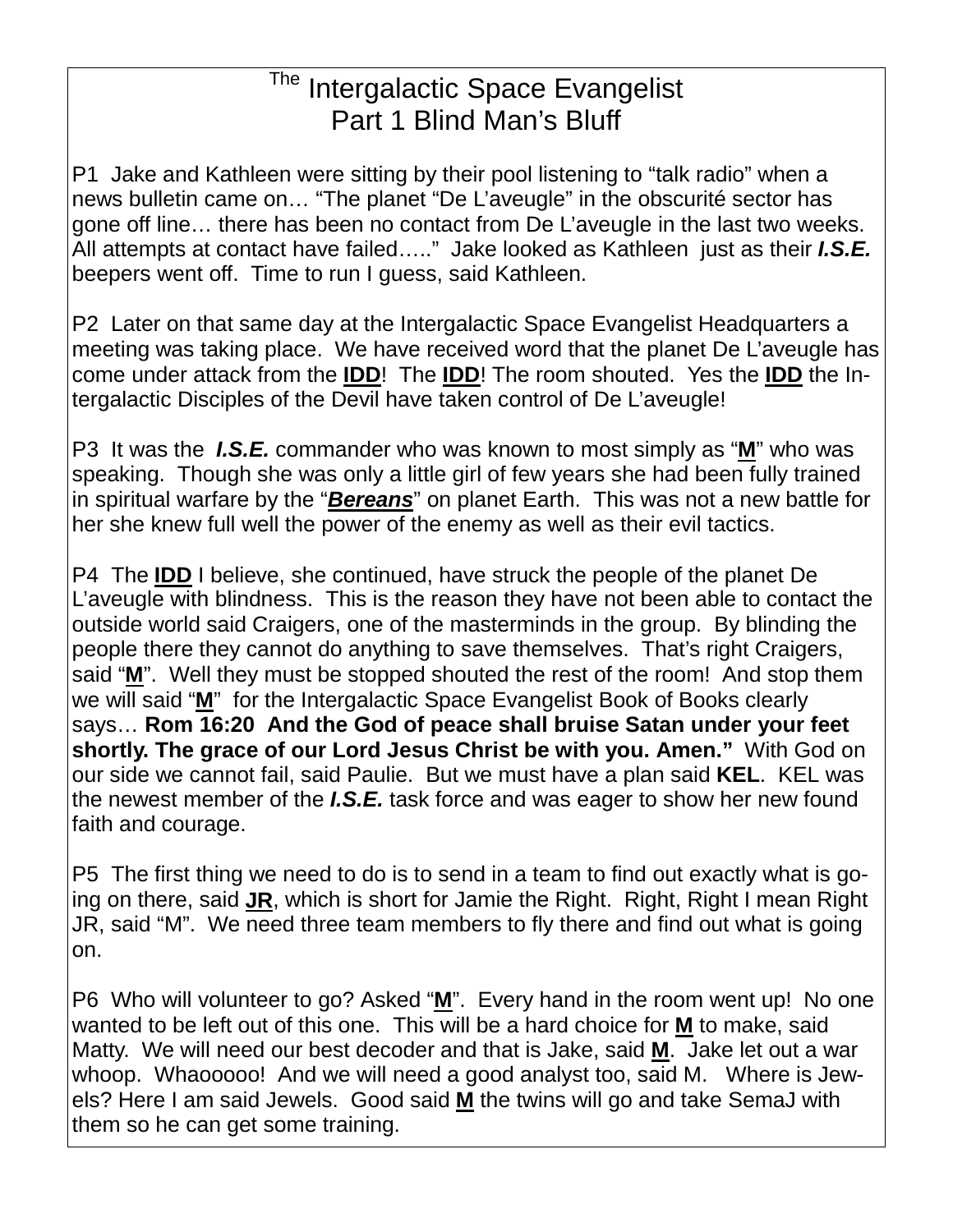P7 SemaJ was not to happy about this at all. He was not a team player. He wanted all the attention and was known as a trouble maker not a trouble breaker and Jake said so. I don't think he should go **M** he is so self centered and foolish he could endanger the whole mission. You are absolutely right said Craigers but that is just the reason he should go. With you and Jewels setting the standard for him and being a good example he just may become a good *I.S.E.* member.

P8 No one asked me if I wanted to go, said SemaJ. Did you *not* have your hand up asked **M**? Yes I did but still no one asked me if I wanted to go. **M** gave him her classic Ephesians 4:32 look and SemaJ backed away saying OK… OK…. I'll go.

P9 Great! Then you three will travel by FALCON (which stands for **F**ast **A**s **L**ight **C**raft **O**ffworld **N**egotiator) to De L'aveugle and find out what is going on, said **M**.

P10 As Jake, Jewels, and SemaJ headed for the FALCON hanger **M** directed the rest to get prepared for some spiritual warfare

-to be continued next issue!

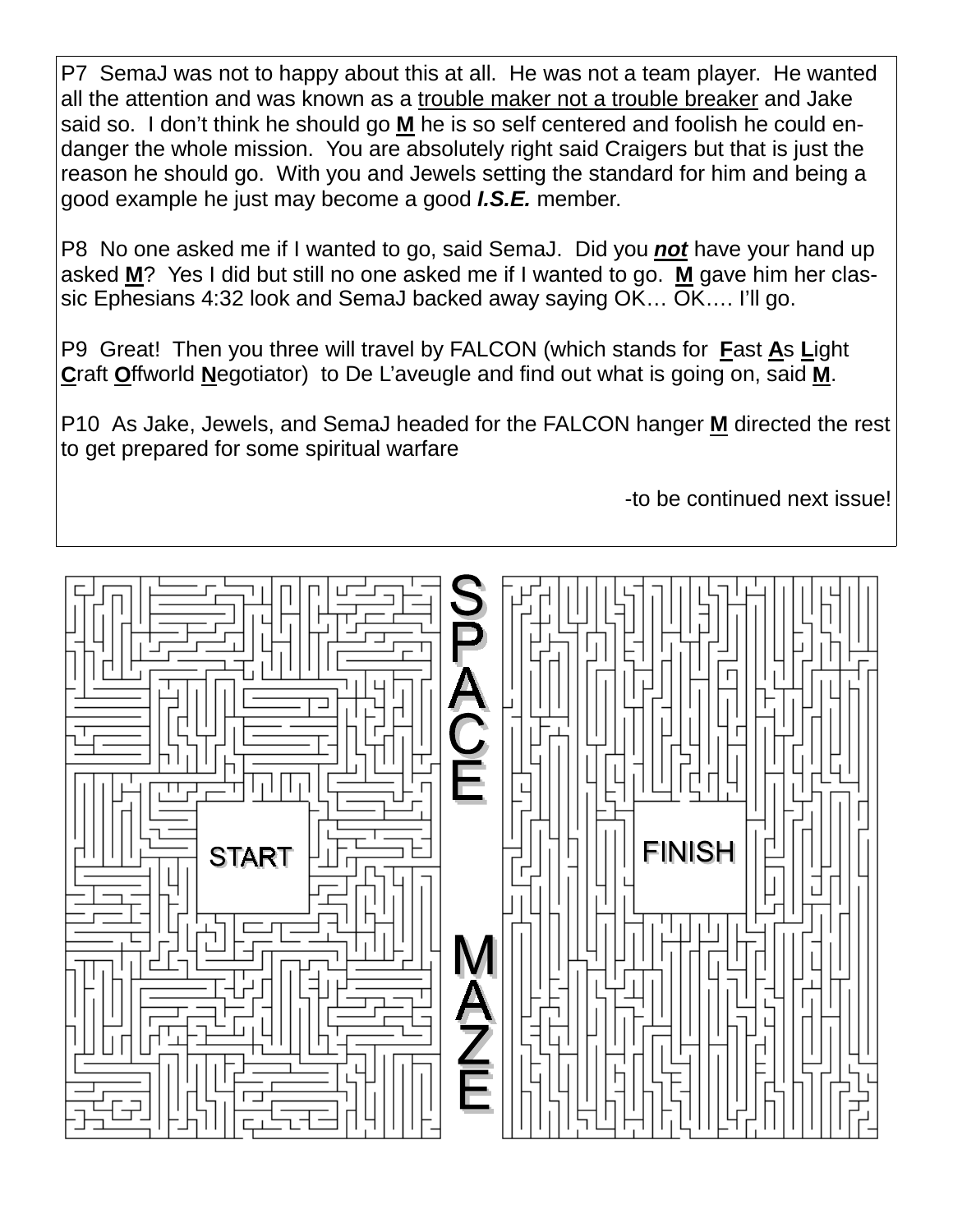## **I.S.E. TRANING SECTION COMMANDER M SAYS**



In this section we will be learning how to be Intergaltic Space Evangelist. You are a Cadet. As you grow in knowledge and application you will gain rank. Good luck and AMEN!

Answer these questions the best you can.

1. The gospel of grace was given to ? by the Lord Jesus Christ to give to us. A. Moses. B. Paul C. Matthew

2. What does "Christ died for our sins" mean? A. It means Jesus pays part of my sins and I pay part. B. It means that Jesus paid for all my sins. C. I don't know

- 3. The ONLY Bible the I.S.E. is to use and study is the ? A. King James Bible.
- B. The New International Bible. C. The New King James Bible
- 4. Moses and Paul taught people to be saved the same way. T / F
- 5. Grace and works means the same thing in the Bible. T / F
- 6. Water Baptism washes away your sins today. T / F
- 7. What is the difference between a "gift" and a "prize"?

8. What person are you to follow as a pattern today? A. John Baptist B. Paul C. Moses D. Your preacher

9. In the list below circle all the books that are "For Us" today. Genesis Romans Ephesians Ruth Job Colossians Titus Acts John Mark

 $\_$  , and the set of the set of the set of the set of the set of the set of the set of the set of the set of the set of the set of the set of the set of the set of the set of the set of the set of the set of the set of th  $\_$  , and the set of the set of the set of the set of the set of the set of the set of the set of the set of the set of the set of the set of the set of the set of the set of the set of the set of the set of the set of th

- 10.The first duty of an I.S.E. member is to know ? A. How to fly B. The books of the Bible C. The gospel of Grace D. The 10 Commandments
- 11. I JUST LOVE THIS CLASS AMEN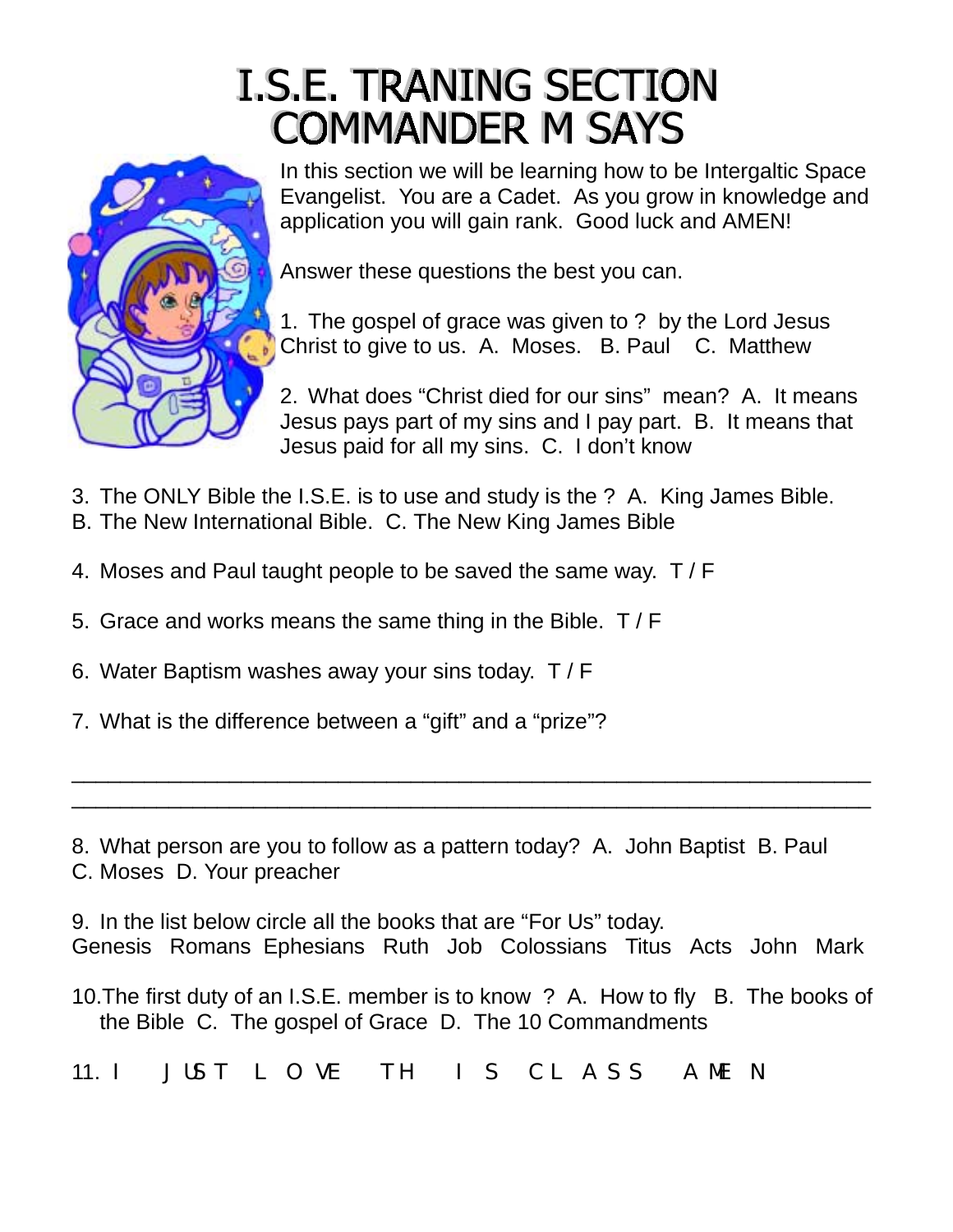